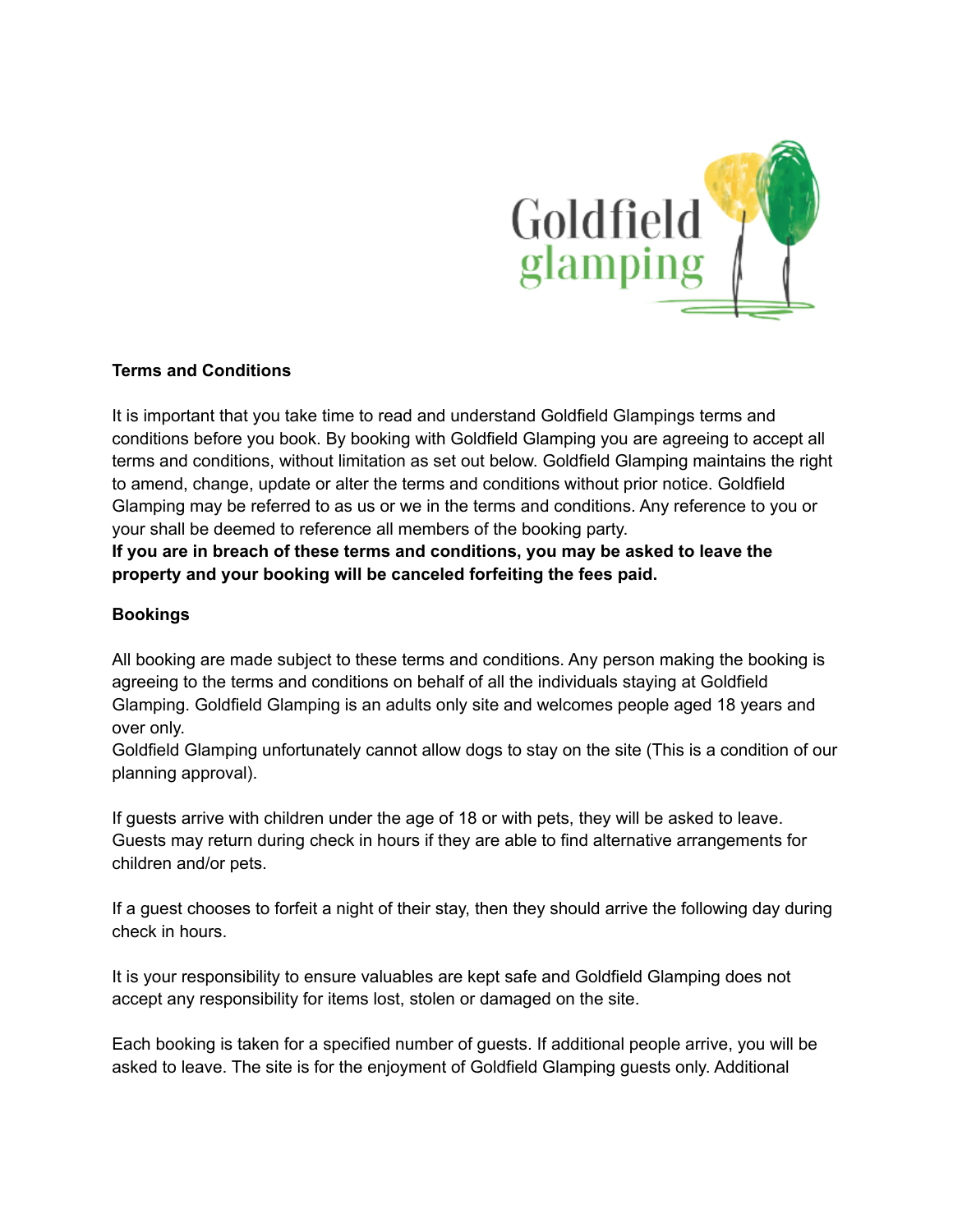people are not permitted to sleep in the tent; in their cars; in their own tents; or in the bathrooms.

Strictly no smoking inside or immediately outside of the tent. If the tent smells of cigarette smoke a fee equal to the replacement value of the tent and other fittings may be incurred. The site is no smoking and provision is made for smoking only within the area of the car park of the fire pit. If other guests are at the fire pit, then smoking is not permitted.

Shoes should be removed before entering the tent to prevent damage to carpets and bedding, when it is muddy. Additional cleaning fees will be charged where mud inside the tent is deemed (by the owner) to be excessive.

BBQs are situated outside of each tent. They should never be moved inside the tent.

We do not allow group bookings or parties to be held at Goldfield Glamping.

We ask guests to be mindful of other guests whilst staying and keeping noise to a minimum. Please do not play music loudly either outside or within the tent that may disturb others. Canvas does not absorb noise!

A valid credit card may be required on check in. A security deposit may be requested. The card must remain valid during the stay and will be charged to the replacement value of damage to the property that is caused by the guests.

### **Check in and check out**

Check in is from 4pm to 6pm . If you are going to arrive after 6pm, you must advise us before 6pm. We will then provide you with check in details.

Check out is before 11am.

Early check in or late check out may be available for a fee. (The fee aligns to the payment we need to make to our housekeeper or staff for additional hours of work).

### Cancellation policy

If you choose to cancel, you will need to let us know as soon as possible by email to hello@goldfieldglamping.com.au Cancellations must be made at least 28 days prior to check in date to receive a refund or to reschedule. If less than 28 days notice is given then a refund may be made only where we are able to re book the tents for the full length of the original booking. Any refund would be made minus an administration charge of \$50 We strongly recommend taking out travel insurance to cover this. Refunds, where agreed, will be processed within 7 days of the booking date.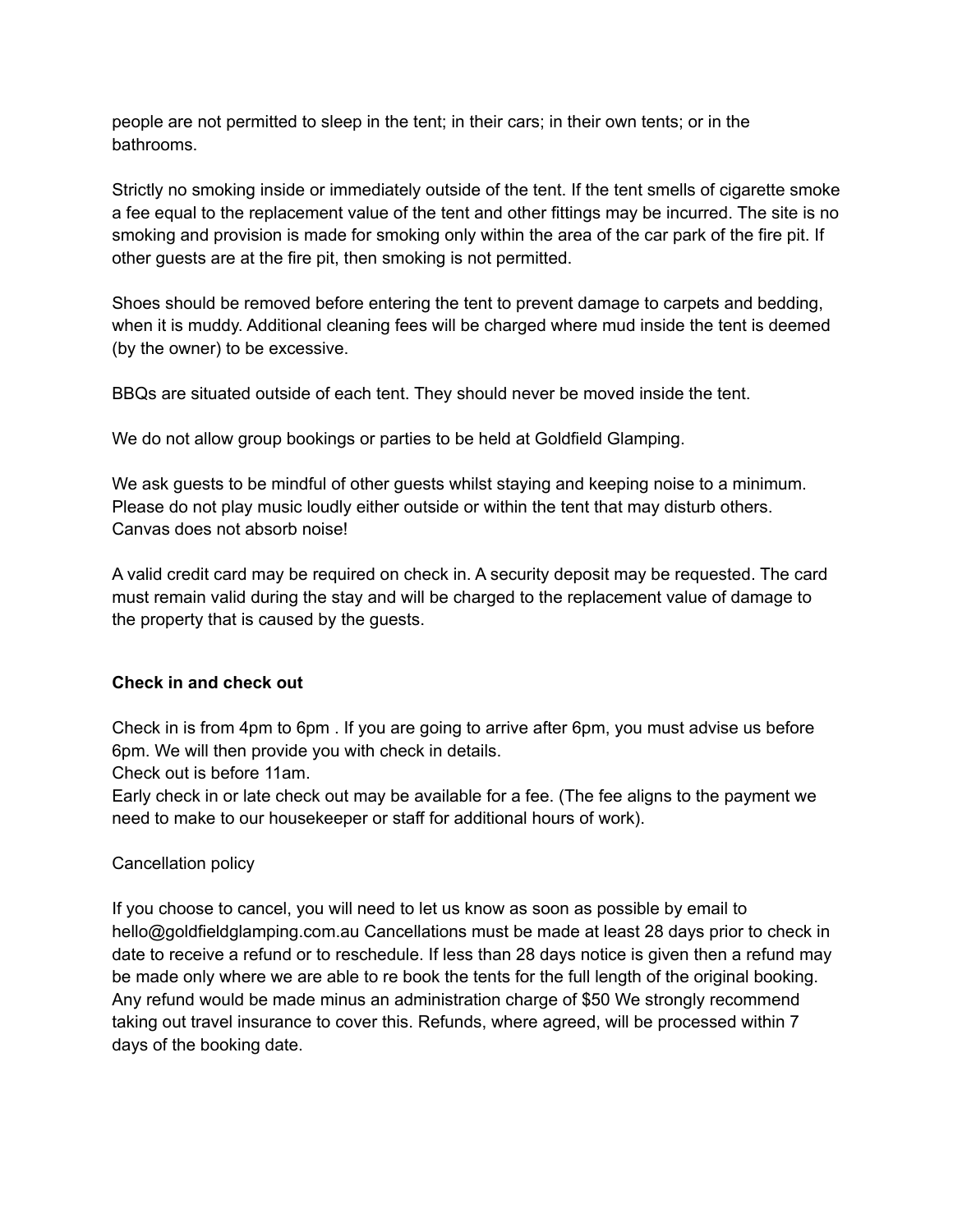If we agree to reschedule a stay because of extenuating circumstances, this will only occur ONCE. Guests who have received one change will not be permitted to make more, for any reason.

If you are unable to honor your booking, resale of the nights booking may only be made through Goldfield Glamping. Nights stays and gift vouchers which are advertised on Buy/Swap/Sell sites or third party sales will be forfeited.

## Weather Conditions

We reserve the right to close the site due to adverse weather conditions. Where the fire danger rating reaches Extreme the site will be closed. Where this occurs we will refund or reschedule in consultation with the guest. We will provide as much notice as possible but you need to be aware that conditions can change quickly and we will respond as necessary.

## **Campfire**

We do have a camp fire on site. Its use is subject to weather conditions and fire bans. Guests are not allowed to light additional fires or to bring their own fire pit for personal use. Goldfield Glamping does not guarantee that marshmallows will always be available for all glampers.

### Gift vouchers

Gift vouchers are valid for the period listed on the voucher and are not refundable nor are they exchangeable for cash. Gift vouchers cannot be extended past the expiry date under any circumstances and the recipient must book and stay before the expiry date. Any unused amount will be forfeited. Goldfield Glamping will not be liable for any lost gift vouchers. Gift vouchers must be used at time of booking and will not be reimbursed if a booking or bookings are made without redeeming it. Gift vouchers are subject to availability and cannot be used in conjunction with any other promotions or special offers. The value of the gift voucher may cover the whole or part of the stay. Any additional amount may be used to purchase available hampers or food. Please book in advance so you are not disappointed

### Personal Information

We reserve the right to keep personal information provided at the time of booking in accordance with Data Protection Laws. This will solely be for our information and to provide you with future offers and promotions. Your information will never be passed on to a third party. Thank you for reading. Please take out travel insurance for peace of mind whilst traveling.